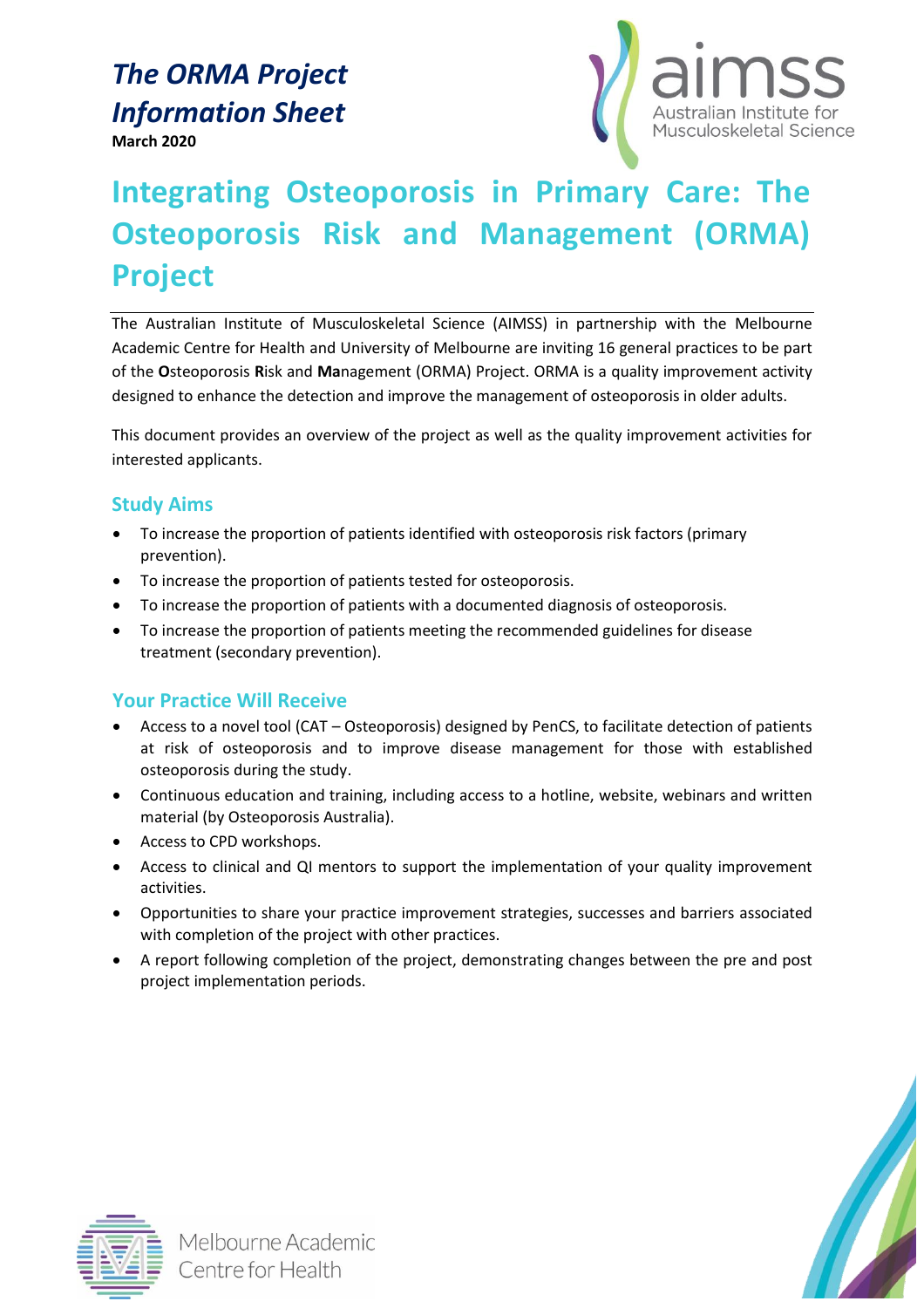## **Overview of Osteoporosis in Australia**

The publication of new data on the prevalence of osteoporosis in Australia (23% of women and 6% of men older than 60), and the health and economic impacts of this disease has highlighted the need to clarify and re-enforce clinical guidance for health professionals at the front line of osteoporosis management<sup>1</sup>. The total direct and indirect costs of osteoporosis and osteopenia in Australia were \$2.75 billion in 2012.Total annual costs are predicted to reach \$3.84 billion by 2022. Hip fractures constitute the major burden, costing nearly \$800 million in 2012<sup>2</sup>.

Evidence shows that timely diagnosis and appropriate pharmacological management reduces fracture rates<sup>3</sup>. Indeed, pharmacotherapy is very effective (reducing fracture risk by more than 50%), has a low incidence of adverse effects, and can easily be administered by general practitioners<sup>4</sup>. However, despite the availability of very effective pharmacotherapy, osteoporosis remains significantly underdiagnosed and even if a diagnosis is made, it remains inadequately treated. Thus, alarming detection and treatment gaps exists, which, we hypothesise, could be addressed in a simple, pragmatic, and yet very effective way.

Research conducted by Western Health (CI Nelson) using a CAT module to identify chronic kidney disease (CKD) has shown low rates of diagnosed CKD in Melbourne<sup>5</sup>. Therefore, underdiagnosis constitutes a significant challenge in early detection and CKD disease management. Using the reporting function from CAT, CI Nelson and colleagues demonstrated within 15 months an increase in the documentation of CKD risk factors such as obesity, type 2 diabetes mellitus and cardiovascular disease risk factors. Additionally, they showed a greater than 300 % increase in diagnostic testing for CKD in patients with documented risk factors, more than a 300 % increase in Electronic Health Record documentation of CKD diagnosis, and an increased number of patients meeting Kidney Health Australia's recommended CKD management targets, including disease improvement for patients receiving appropriate preventive pharmacotherapy within General Practice settings.

## **What is Quality Improvement?**

Quality improvement (QI) involves undertaking activities intended to monitor, evaluate or improve the quality of service delivered. Therefore, in general practice it constitutes any activities that are undertaken which lead to an improvement in the quality of healthcare delivered to patients. As defined by the department of health, quality improvement activities include team-based approaches, peer review, reflective practice, best practice and data analysis and provides an opportunity to change practice(s) because of learning.

# **Practice Eligibility Criteria**

#### **To be eligible for the ORMA Project general practices must:**

### **1. Have PenCS pre-installed in computers & be willing to allow the activation of the CAT-Osteoporosis module for 10 months**

Participating practices must have the latest version of PenCS pre-installed in their computers (CAT-Osteoporosis is a module of PenCS). Once your practice is randomised, the CAT – Osteoporosis module will be activated by PenCS, who will also provide technical support at no extra cost. [NB: software needs to remain updated to avoid compatibility issues].

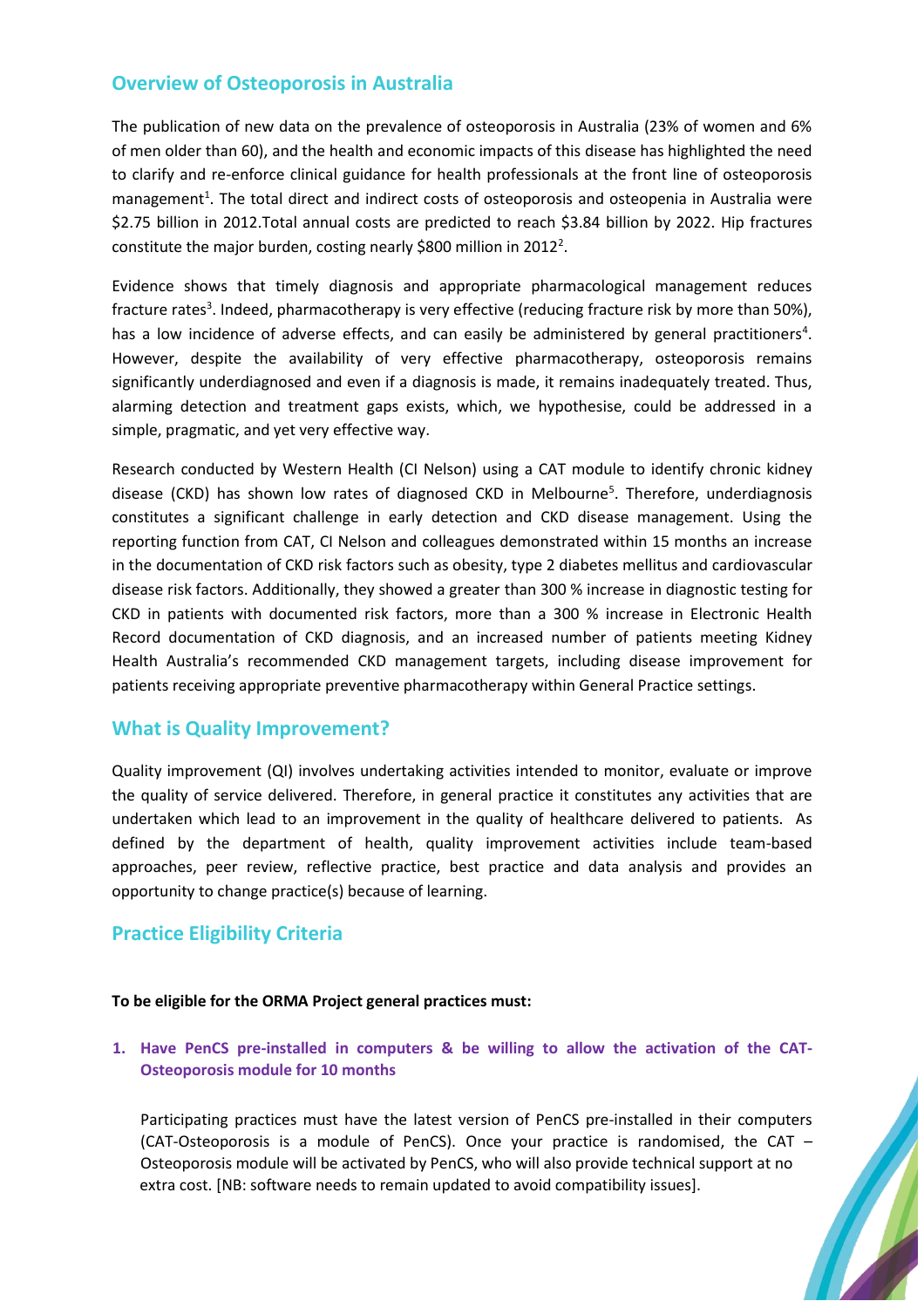#### **2. Not be currently engaged in other projects to improve osteoporosis management or using other software tools to assist with osteoporosis management.**

CAT also supports the REFRAME osteoporosis program. Your practice will not be eligible to participate in ORMA if you are currently using REFRAME for osteoporosis management.

#### **3. Have not undertaken an osteoporosis quality improvement activity(s) in the last 12 months.**

It is important that your practice has not worked on any other osteoporosis quality improvement activities, as this may impact on the ORMA project's outcomes.

#### **4. Are not currently participating with the CD-IMPACT activities.**

General practices that took part in a previous research project by Western Health (CD-IMPACT) evaluating similar e-technology for the identification and treatment of Chronic Kidney Disease (CKD), Cardiovascular Disease (CVD) and Type 2 Diabetes Mellitus (T2DM will be considered for the study, only if they are not currently taking part in the study.

#### **5. Have a clinical system that is compatible with PEN CAT.**

Practices will need to operate medical software compatible with [PEN CAT Clinical Systems](https://help.pencs.com.au/display/CG/Clinical+and+Billing+System+Compatibility)

#### **6. Provide protected time for staff to participate in Project activities:**

Practices taking part in ORMA will be expected to actively participate in project activities. Activities will be tailored with the practice, with one activity scheduled per month.

#### **a) 1 hour Project Start Up Meeting**

The study team in partnership with your PHN will deliver a Study Start Up Meeting where the project goals and responsibilities will be explained.

#### **b) Participate in Quality Improvement Cycles**

Practices will plan and undertake improvement activities using the Quality Improvement model . Over the course of the project, three to six quality improvement cycles will be undertaken.

#### **c) Allow the extraction of non-identifiable data by the ORMA Project Officer every 4 weeks during the 6 month participation timeframe**

Data extracts will be collected by the study team monthly. Two baseline data sets will be extracted by PenCS, 4 weeks apart. After the activation of CAT-Osteoporosis tool, four data sets will be collected during the 4-month post-implementation phase. Data extraction does not require any GP or administrative time, as they are manually collected by the study team.

#### **d) Completion of the post – implementation survey by general practitioners**

A short post-implementation survey will be collected, after the last data set is collected (4 months post-implementation) to assess the educational component delivered to GPs. Whilst **II**